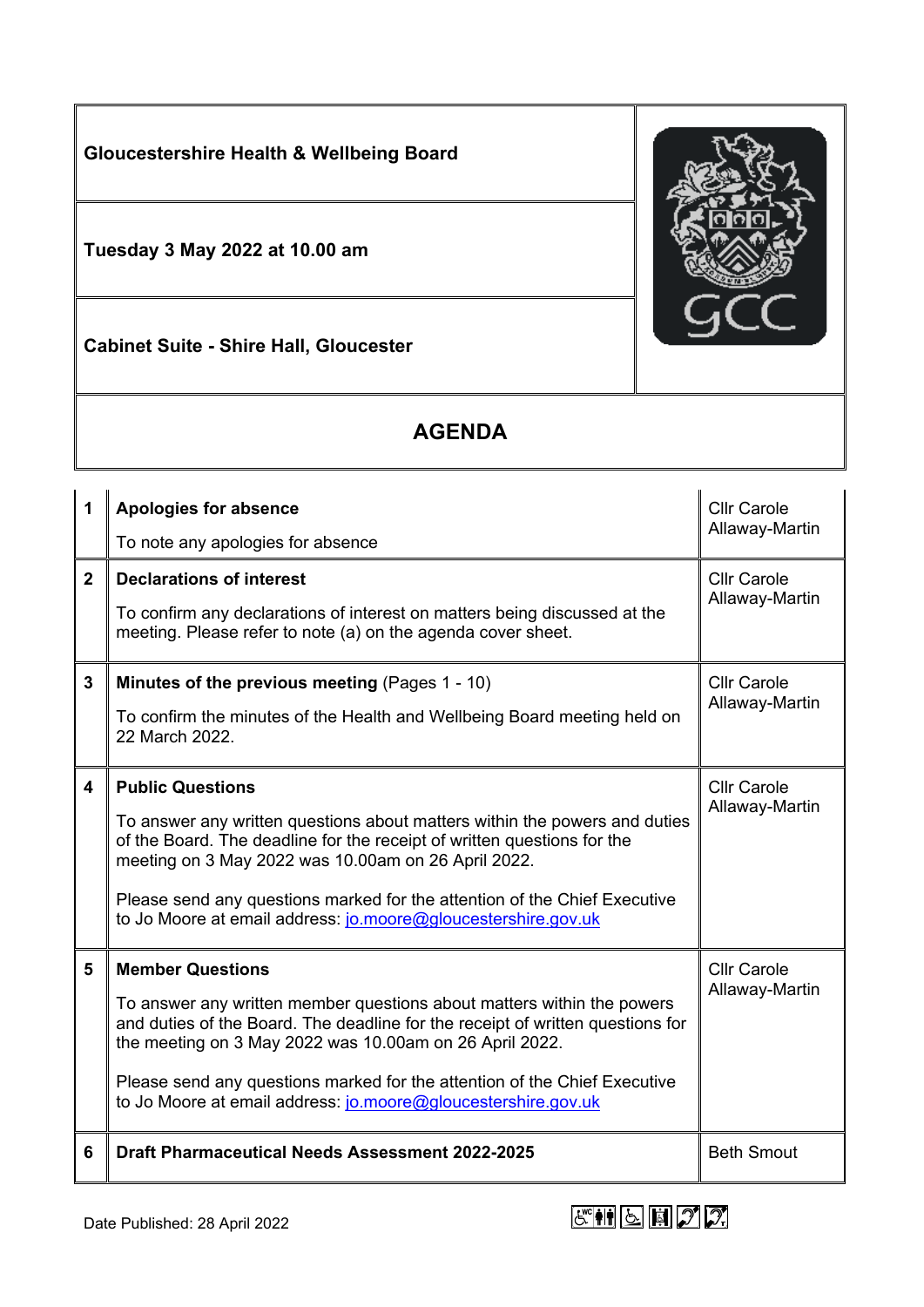|                         | The Board to consider information on the Pharmaceutical Needs<br>Assessment (Gloucestershire) 2022-25.<br>Prior to publication, board members were asked to consider the draft<br>consultation document for the Pharmaceutical Needs Assessment<br>(Gloucestershire) 2022-25. The document was published as the formal<br>consultation document on 26 April 2022. Please refer to the link here for<br>details. | Prevention,<br>Wellbeing and<br>Communities<br>Hub    |
|-------------------------|-----------------------------------------------------------------------------------------------------------------------------------------------------------------------------------------------------------------------------------------------------------------------------------------------------------------------------------------------------------------------------------------------------------------|-------------------------------------------------------|
| $\overline{\mathbf{7}}$ | Anchors Institute Update (Pages 11 - 18)                                                                                                                                                                                                                                                                                                                                                                        | Siobhan Farmer                                        |
|                         | An update on the work involved in securing Gloucestershire's Health and<br>Wellbeing using an Anchor Institutions Approach, (large organisations who<br>provide support to their local communities).                                                                                                                                                                                                            | Gloucestershire<br><b>County Council</b>              |
| 8                       | Social Isolation and Loneliness Update (Pages 19 - 24)                                                                                                                                                                                                                                                                                                                                                          | Zoe Clifford                                          |
|                         | An update on work relating to social isolation and loneliness (one of the<br>priorities included in the Gloucestershire Health and Wellbeing Strategy).                                                                                                                                                                                                                                                         | Gloucestershire<br><b>County Council</b>              |
| 9                       | <b>Gloucestershire Integrated Care System (ICS)</b>                                                                                                                                                                                                                                                                                                                                                             | <b>Ellen Rule</b>                                     |
|                         | A verbal update on the formation of a statutory Integrated Care System<br>(ICS) for Gloucestershire, subject to the progression of the Health and Care<br>Bill 2021-22.                                                                                                                                                                                                                                         | Gloucestershire<br>Clinical<br>Commissioning<br>Group |
| 10                      | <b>Gloucestershire Integrated Care Partnership (ICP)</b>                                                                                                                                                                                                                                                                                                                                                        | Helen England                                         |
|                         | The Board to receive a verbal update on the work of the Gloucestershire<br>Integrated Care Partnership (ICP).                                                                                                                                                                                                                                                                                                   | Gloucestershire<br>Clinical<br>Commissioning          |
|                         | To note the progress of the outcomes and activities considered at a joint<br>workshop held between the Gloucestershire Health and Wellbeing Board<br>(HWB) and the Integrated Care System Board in September 2021.                                                                                                                                                                                              | Group                                                 |
| 11                      | <b>Work Plan</b>                                                                                                                                                                                                                                                                                                                                                                                                | <b>Cllr Carole</b>                                    |
|                         | To suggest items for consideration at future meetings, including a review of<br>the priorities included in the Gloucestershire Joint Health and Wellbeing<br>Strategy 2020-30.                                                                                                                                                                                                                                  | Allaway-Martin                                        |
|                         | Physical activity<br>1)<br>2)<br>Adverse childhood experiences (ACEs)                                                                                                                                                                                                                                                                                                                                           |                                                       |
|                         | 3)<br>Mental wellbeing                                                                                                                                                                                                                                                                                                                                                                                          |                                                       |
|                         | Social isolation and loneliness<br>4)<br><b>Healthy lifestyles</b><br>5)                                                                                                                                                                                                                                                                                                                                        |                                                       |
|                         | Early years and best start in life<br>6)                                                                                                                                                                                                                                                                                                                                                                        |                                                       |
|                         | Housing<br>7)                                                                                                                                                                                                                                                                                                                                                                                                   |                                                       |

**Membership –** *Nick Evans (Deputy Police and Crime Commissioner), Keith Gerrard (Stroud*